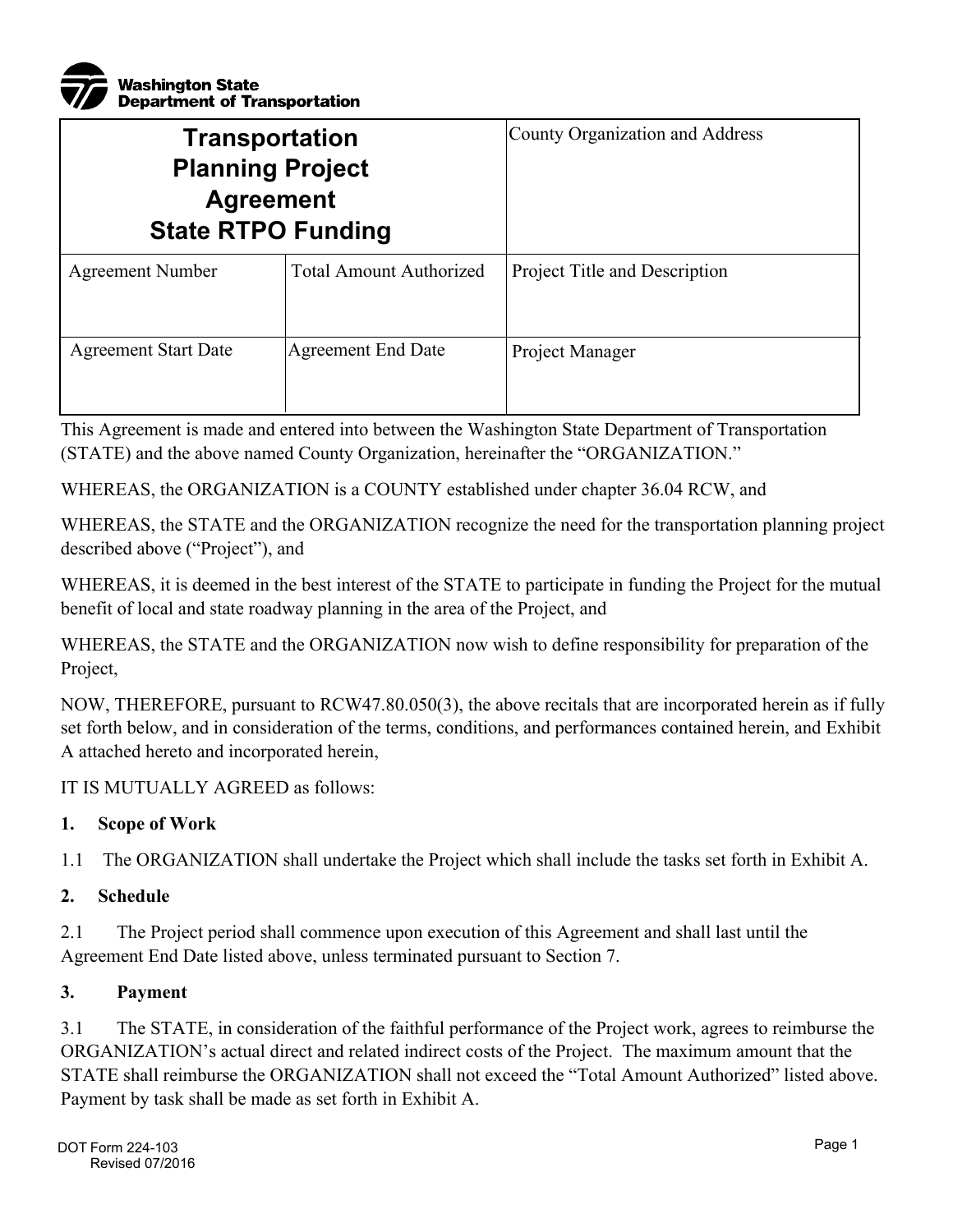3.2 The ORGANIZATION shall submit to the STATE requests for funds as they are expended on the Project, but not to exceed one such request every month. Such requests for reimbursement shall document the amount of funds that have been expended during the period for the total Project, as well as for the current billing period. The STATE shall review and approve each request for payment and shall make payment within thirty (30) calendar days after approval of the payment request.

3.3 A payment will not constitute agreement as to the appropriateness of any item. At the time of the final invoice, the Parties will resolve any discrepancies.

# **4. Party Conferences and Reports**

4.1 The ORGANIZATION shall confer with the STATE on the Project when the ORGANIZATION deems it necessary or when requested to do so by the STATE.<br>4.2 The ORGANIZATION shall prepare a final rep

The ORGANIZATION shall prepare a final report, documenting the Project work showing all documentation of all technical data and its analysis. . The ORGANIZATION shall submit the final report to the STATE for its review and acceptance within thirty (30) calendar days after the Agreement End Date or termination date.

# **5. Modifications**

5.1 Either Party may request modifications to this Agreement. Such modifications which are mutually agreed upon shall be incorporated as written amendments to this Agreement. No variation or alteration of the terms of this Agreement shall be valid unless made in writing and signed by authorized representatives of the Parties.

## **6. Audits, Inspection, and Retention of Records**

6.1 All Project records for the work in support of all costs incurred shall be maintained by the ORGANIZATION for a period of six (6) years. The STATE shall have full access to and right to examine said records, during normal business hours and as often as it deems necessary. Should the STATE require copies of any records, it agrees to pay the costs thereof. The Parties agree that the Work performed herein is subject to audit by either or both Parties and/or their designated representatives, and/or state of Washington and/or the federal government.

# **7. Termination**

7.1 If the STATE determines that it is in the best interests of the STATE, the STATE may terminate this Agreement upon giving ten (10) calendar days' written notice to the ORGANIZATION. If this Agreement is so terminated prior to fulfillment of the terms stated herein, the ORGANIZATION shall be reimbursed only for the actual direct and related indirect costs and non-cancelable obligations, incurred prior to the date of termination.

# **8. Indemnification**

8.1 The ORGANIZATION shall protect, defend, indemnify, and hold harmless the STATE and its employees, authorized agents, and/or contractors, while acting within the scope of their employment as such, from any and all costs, claims, judgments, and/or awards of damages (both to persons and/or property), arising out of, or in any way resulting from, the ORGANIZATION's obligations to be performed pursuant to the provisions of this Agreement.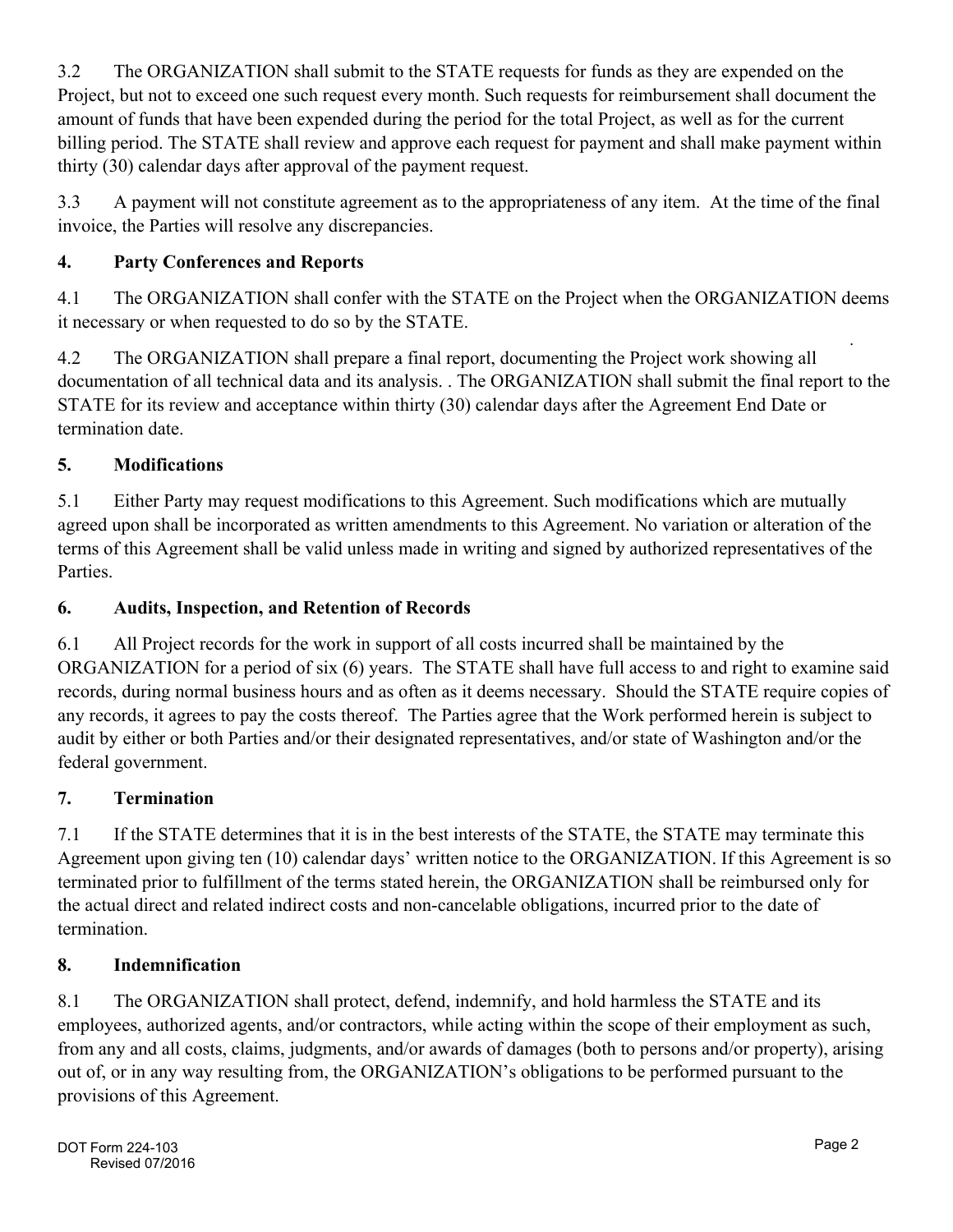The ORGANIZATION shall not be required to indemnify, defend, or hold harmless the STATE if the claim, suit, or action for injuries, death, or damages (both to persons and/or property) is caused by the sole negligence of the STATE; provided that, if such claims, suits, or actions result from the concurrent negligence of (a) the STATE, its employees, authorized agents, or contractors and (b) the ORGANIZATION, its employees, authorized agents, and/or contractors, or involves those actions covered by RCW 4.24.115, the indemnity provisions provided herein shall be valid and enforceable only to the extent of the negligence of each Party, its employees, authorized agents, and/or contractors.

## **9. Subcontracting**

9.1 The ORGANIZATION's Project work shall be directed by the Project Manager identified above. The ORGANIZATION shall not assign or transfer any of the Project work without the STATE's prior written approval. Should the STATE authorize some or all of the Project work to be done by a consultant, the STATE shall review and approve the ORGANIZATION's consultant agreement prior to execution. The ORGANIZATION shall comply with all federal, state laws and regulations governing the selection and employment of consultants. The STATE reserves the right to appoint a representative to serve on the consultant selection committee. Subcontracts greater than Ten Thousand Dollars (\$10,000.00) must contain all the STATE-required provisions of this Agreement.

## **10. Travel**

10.1 Any out-of-state travel must have the STATE's prior written approval to be eligible for reimbursement. Current STATE travel regulations and rates shall apply to all in-state and out-of-state travel for which reimbursement is claimed under this Agreement.

### **11. Liability**

11.1 No liability shall attach to the STATE or the ORGANIZATION by reason of entering into this Agreement except as expressly provided herein.

## **12. Independent Contractor**

12.1 The ORGANIZATION shall be deemed an independent contractor for all purposes and the members of the ORGANIZATION or any of its contractors, subcontractors, and the employees thereof, shall not in any manner be deemed to be employees of the STATE.

### **13. Equal Employment Opportunity**

13.1 The ORGANIZATION agrees to abide by all state and federal regulations with respect to employment. This includes, but is not limited to, equal opportunity employment, nondiscrimination assurances, Project record keeping, audits, inspection, and retention of records and will adhere to all of the nondiscrimination provisions set forth in Section 16.

### **14. Severability**

14.1 If any covenant or provision in this Agreement shall be adjudged void, such adjudication shall not affect the validity, obligation, or performance of any other covenant or provision which in itself is valid, if such remainder would then continue to conform to the terms and requirements of applicable law and the intent of this Agreement.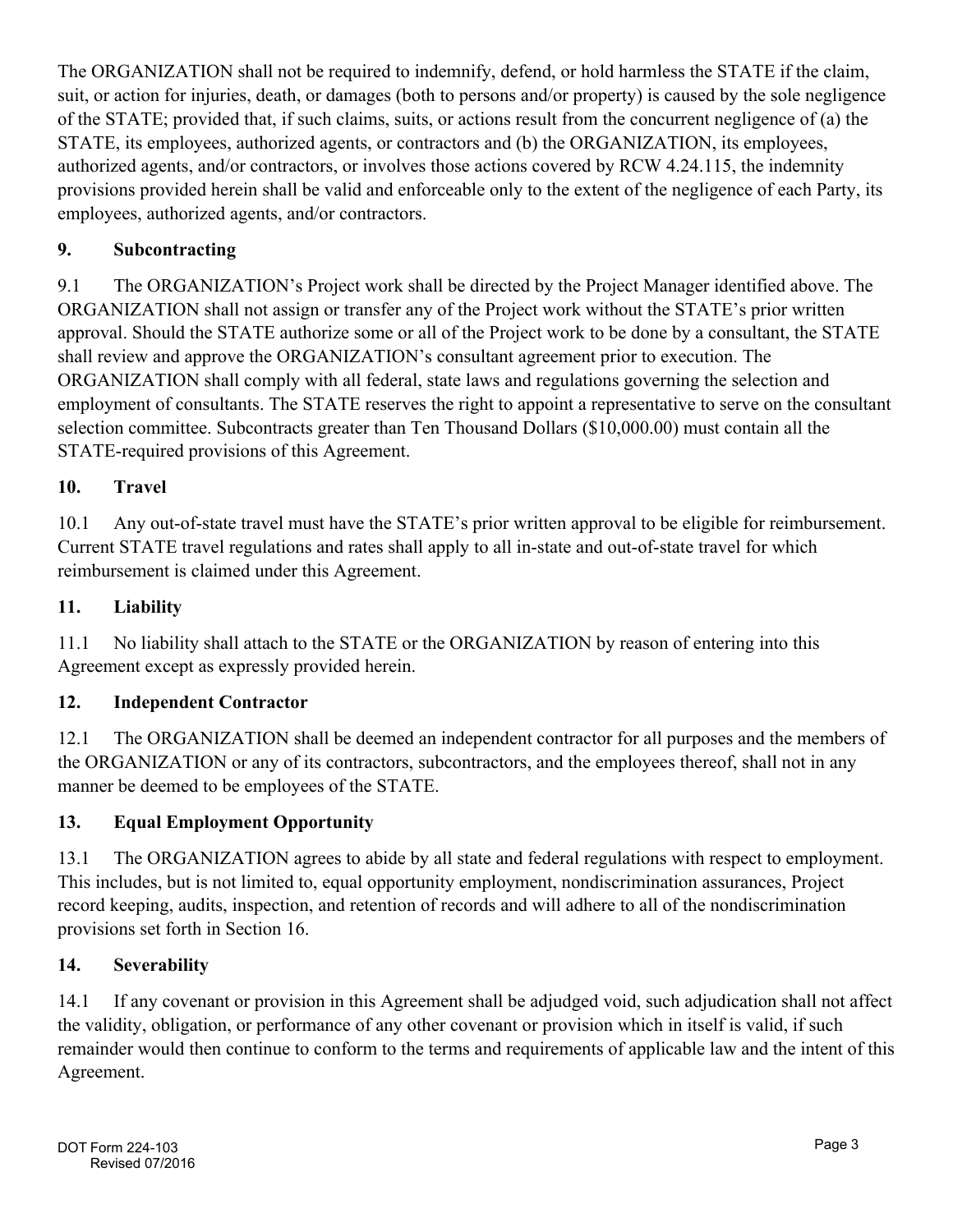## **15. Equipment**

15.1 All equipment to be purchased under this Agreement shall be listed in Exhibit A.

## **16. Title 6, Civil Rights Act of 1964**

During the performance of this Agreement, the ORGANIZATION, for itself, its assignees, and successors in interest, hereinafter referred to as the "Consultant under Section 16," agree as follows:

16.1. Compliance With Regulations: The Consultant will comply with the Regulations of the United States Department of Transportation relative to nondiscrimination in Federally-assisted programs of the United States Department of Transportation, Title 49, Code of Federal Regulations, Part 21, hereinafter referred and made a part of this Agreement.

16.2 Nondiscrimination: The Consultant, with regard to the work performed by it after award and prior to completion of the Agreement work, will not discriminate on the grounds of race, color, or national origin in the selection and retention of subcontractors, including procurements of materials and leases of equipment. The Consultant will not participate either directly or indirectly in the discrimination prohibited by Section 8.4 of the Code of Federal Regulations, including employment practices when the Agreement covers a program set forth in Appendix A-11 of the Code of Federal Regulations.

16.3 Solicitations for Subcontracts, Including Procurements of Materials and Equipment: In all solicitations either by competitive bidding or negotiation made by the Consultant for work to be performed under a subcontract, including procurements of materials or equipment, each potential subcontractor or supplier shall be notified by the Consultant of the Consultant's obligations under this Agreement and the Code of Federal Regulations relative to nondiscrimination on the grounds of race, color, or national origin.

16.4 Information and Reports: The Consultant will provide all information and reports required by the Code of Federal Regulations, or orders and instructions issued pursuant thereto, and will permit access to its books, records, accounts, other sources of information, and its facilities as may be determined by the State Transportation Department or the Federal Highway Administration to be pertinent to ascertain compliance with such regulations, orders, and instructions. Where any information required of the Consultant is in the exclusive possession of another who fails or refuses to furnish this information, the Consultant shall so certify to the State Transportation Department, or the Federal Highway Administration as appropriate, and shall set forth what efforts it has made to obtain the information.

16.5 Sanctions for Noncompliance: In the event of the Consultant's noncompliance with the nondiscrimination provisions of this contract, the State Transportation Department shall impose such contract sanctions as it or the Federal Highway Administration may determine to be appropriate, including, but not limited to:

- a. Withholding of payment to the Consultant under the Agreement until the Consultant complies, and/or
- b. Cancellation, termination, or suspension of the Agreement, in whole or in part.

16.6 Incorporation of Provisions: The Consultant will include the provisions of paragraphs (16.1) through (16.6) in every subcontract, including procurements of materials and leases of equipment, unless exempt by the Code of Federal Regulations, order, or instructions issued pursuant thereto. The Consultant will take such action with respect to any subcontract or procurements as the State Transportation Department or the Federal Highway Administration may direct as a means of enforcing such provisions including sanctions for